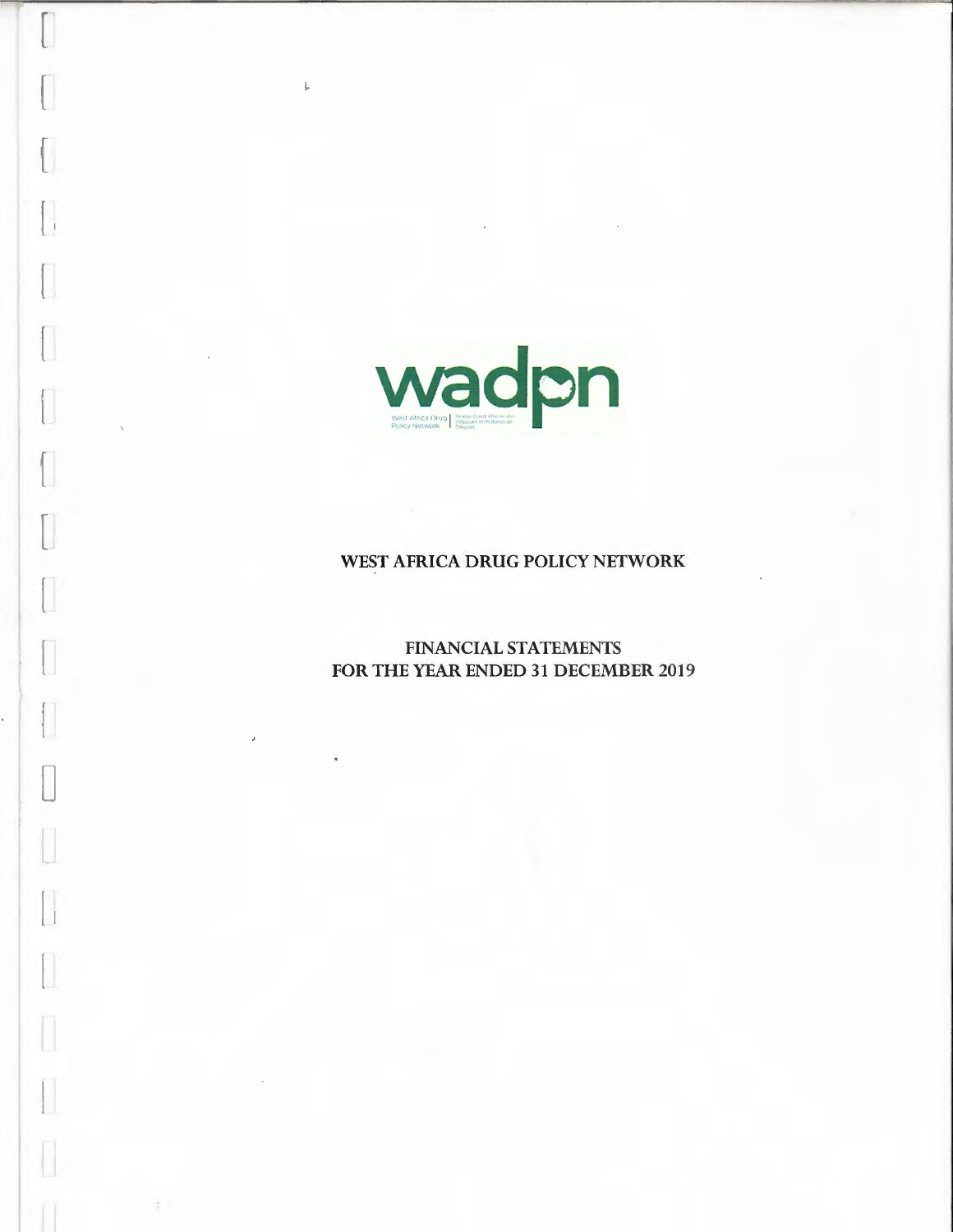n

| <b>TABLE OF CONTENTS</b>          | <b>PAGE</b><br><b>REFERENCE</b> |
|-----------------------------------|---------------------------------|
| <b>GENERAL INFORMATION</b>        | 1                               |
| REPORT OF THE DIRECTORS           | $\overline{2}$                  |
| INDEPENDENT AUDITORS' REPORT      | $3 - 5$                         |
| STATEMENT OF AFFAIRS              | 6                               |
| NOTES TO THE FINANCIAL STATEMENTS | $7 - 11$                        |

 $\cdot$ 

 $~\sim$   $~$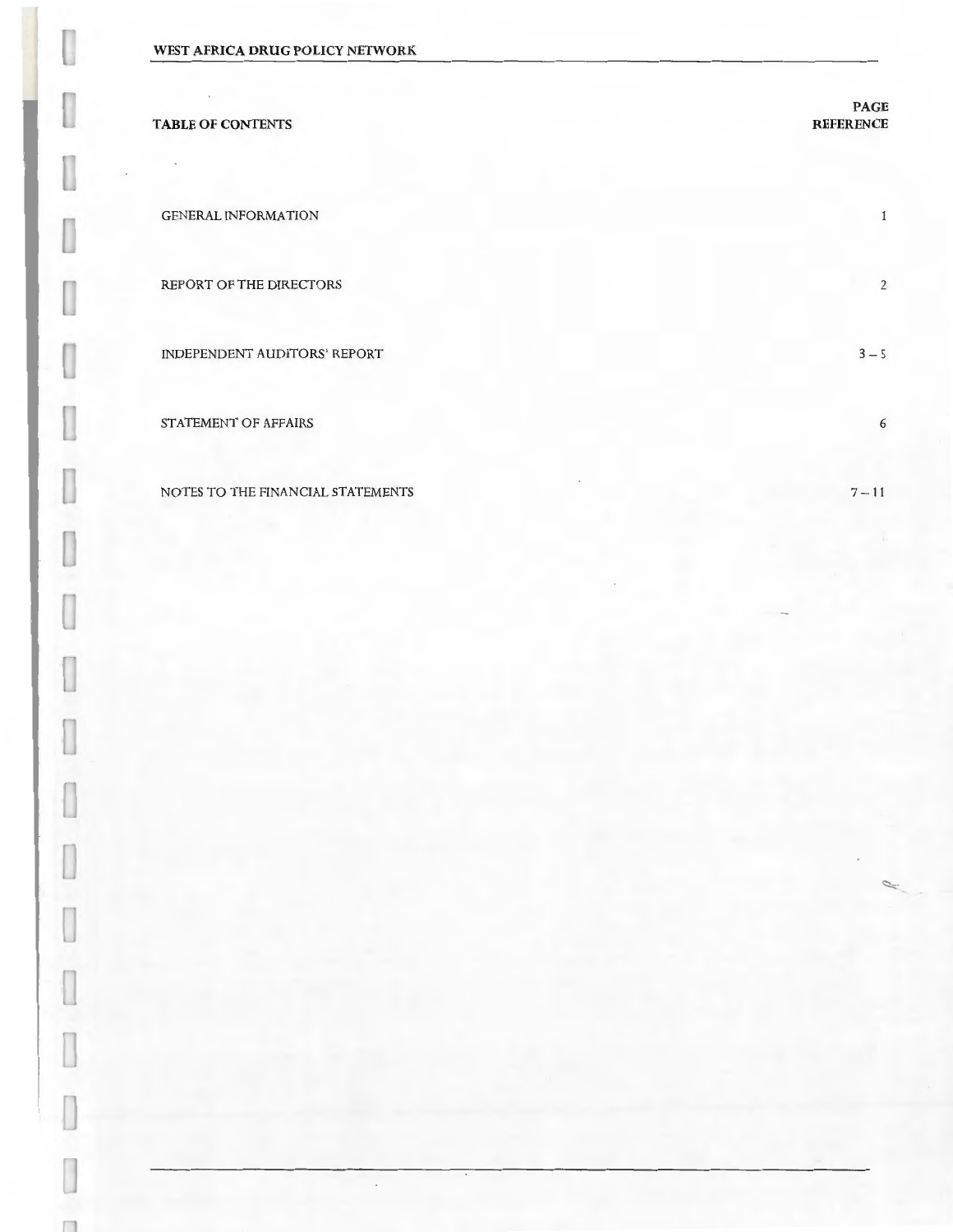**FINANCIAL STATEMENTS**  FOR THE YEAR ENDED 31 DECEMBER 2019

**GENERAL INFORMATION** 

u

П IJ

П u

U

L

I

I

 $\cup$ 

П

BOARD OF DIRECTORS

MANAGEMENT TEAM

Adeolu Oluwole Ogunrombi Dieudonne Femi Houinsou Nana Asantewa Afadzinu

Prince Bull-Luseni Samuel Appiah (WASCI) Katherine Adarkwa (WASCI)

REGISTERED OFFICE

AUDITORS

BANKERS

No. 9 Bamboo Street East Legon Accra, Ghana

Penie!Stephens Chartered Accountants Building No. 5 Parsnip Street, Potato Ave P. O. Box KA 30383, KIA Accra, Ghana

Ecobank Ghana Limited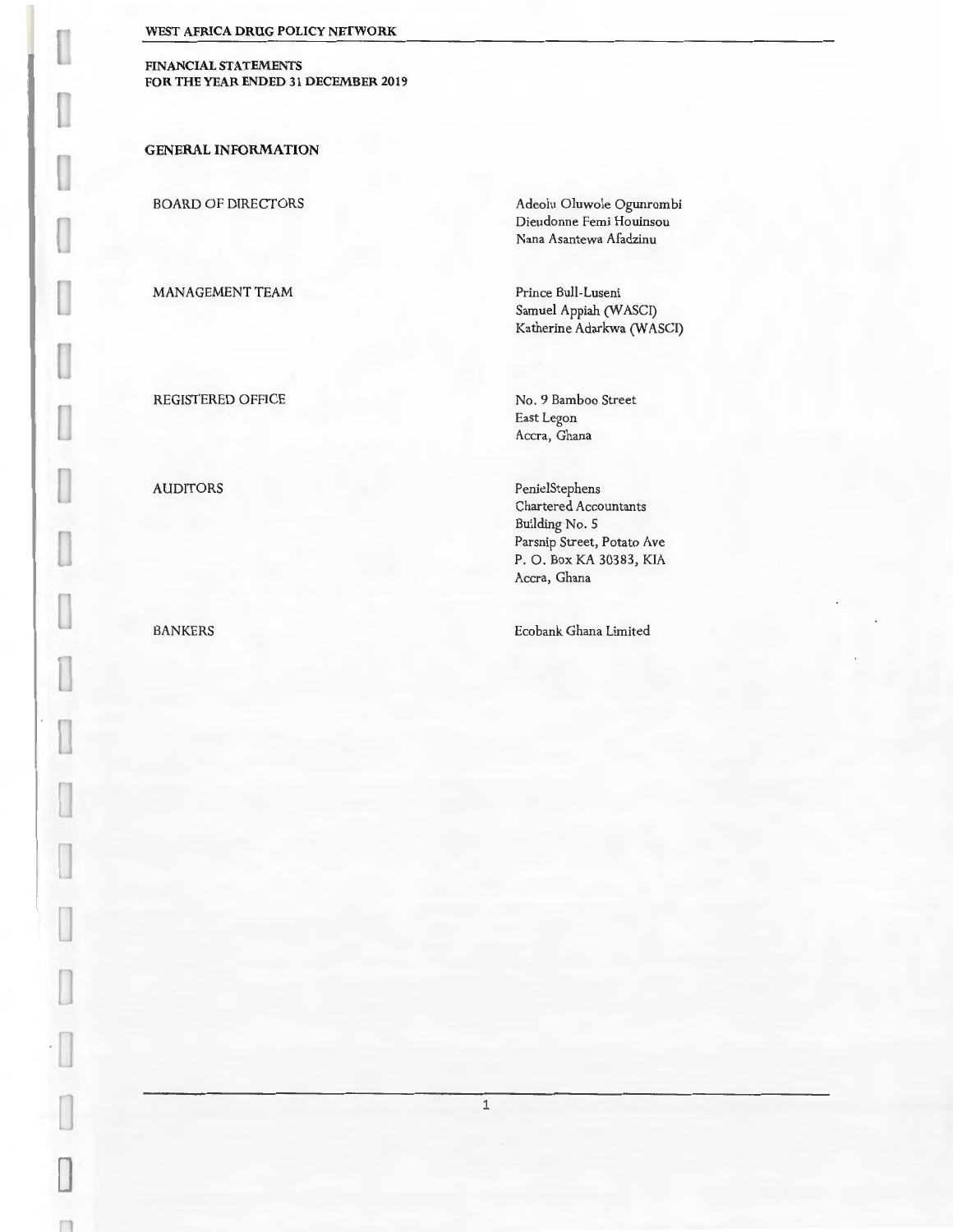## **REPORT OF DIRECTORS**

The directors have the pleasure in presenting to you their report and the audited financial statements of the West Africa Drug Policy Network (WADPN) for the year ended 31 December 2019.

#### **Statement of directors' responsibilities**

The directors are responsible for the preparation of financial statements for each financial year which gives a true and fair view of funds received from the Open Society Initiative for West Africa (OSIWA) and of the statement of receipts and expenditures for that period. In preparing these financial statements, the directors have selected suitable accounting policies and applied them consistently, made judgements and estimates that are reasonable and prudent and followed the cash basis of accounting.

The directors are responsible for ensuring that they keep proper accounting records that disclose with reasonable accuracy at any time the financial performance of WADPN. The directors are also responsible for taking reasonable steps for the prevention and detection of fraud and other irregularities.

## **Principal activities**

The principal activity of West Africa Drug Policy Network (WADPN) is to help conduct advocacy on drug policy reform in West Africa.

2

#### **Result of operations**

The statement of affairs fmancial statements on page 6 shows a deferred income of GH¢ 1,047,449

Signed on behalf of Directors:

**Director** j1-;~-~ Date: 23 / E:r~ WHOY ~ftJJ

~~ Director<br>Date:27 0 % 21<br>Haren & Frag zanna<br>GREEL !!!F & WATIOR  $V\rightarrow V\rightarrow V$ 

The notes 1 to 10 form an integral part of these statements of affairs.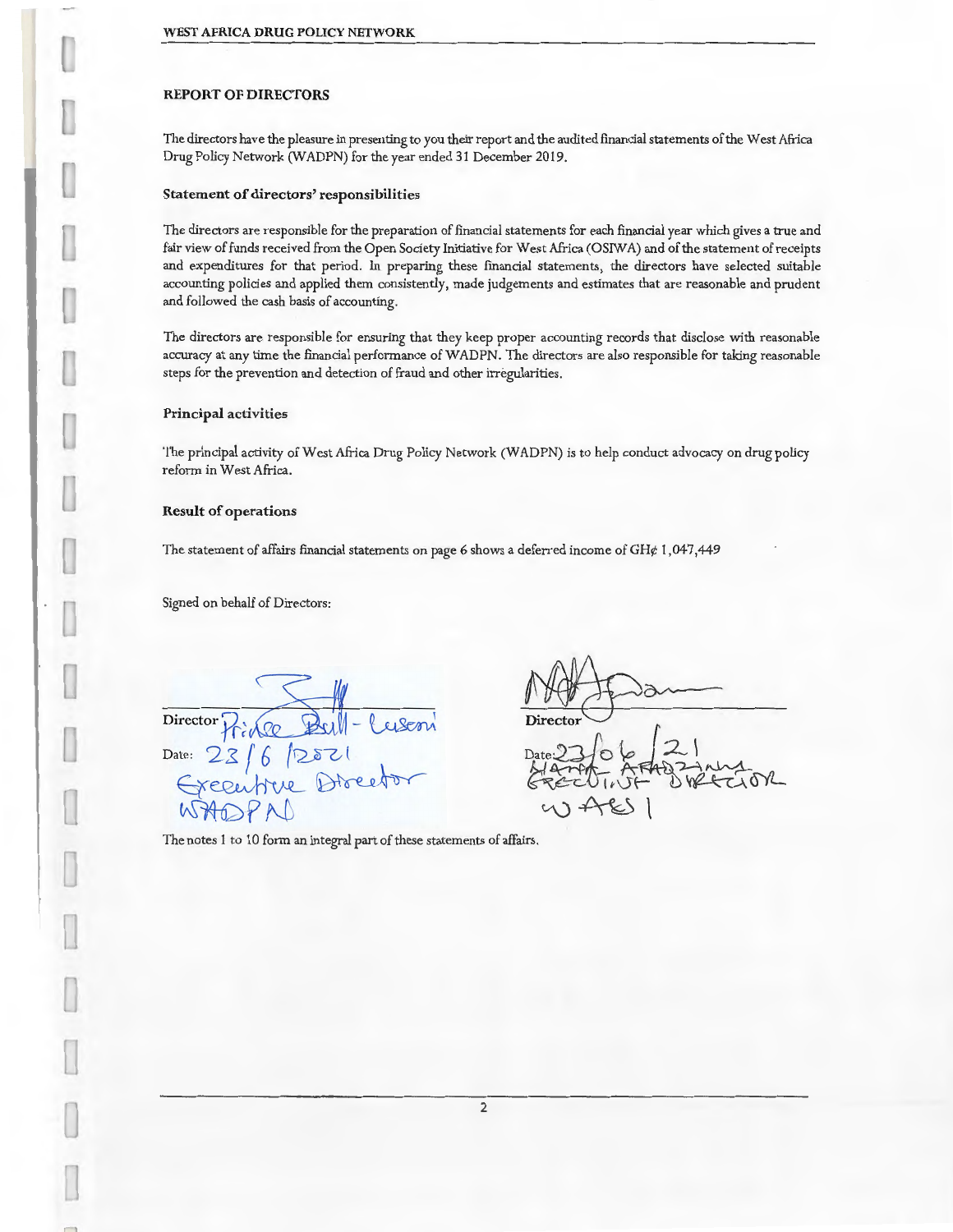# gs PenielStephens

**TGS PenielStephens Chartered Accountants**  House No.3, Adjei Commey Street, Adenta-Accra.

P. 0. Box KA 30383, KIA-Accra **T:** (233) 30 400930 W: www.tgs-penielstephens.com

## INDEPENDENT AUDITORS' REPORT TO THE DIRECTORS

## Opinion

In our opinion, the accompanying financial statements give a true and fair view of the financial position of the West Africa Drug policy Network (WADPN) as at the 31 December 2019, and its income and expenditure then ended and notes in accordance with International Financial Reporting Standards for SME' s (IFRSs), and also in agreement with the agreed upon procedures as per the grant management agreement.

## What we have audited

We have audited the financial statements of West Africa Drug Policy Network, set out on pages 6 to 11 which comprises the statement of fmancial position as at 31 December 2019, the statement of receipts and expenditures and statement of fmancial position for the year then ended, and notes to the financial statement including a summary of significant accounting policies. We have also verified if the grant management and report for the period conforms to the standards set by the grant management agreement.

#### Basis for opinion

We conducted our audit in accordance with the International Standards on Auditing (ISAs). Our responsibilities under those standards are further described in the Auditor's responsibilities for the audit of the fmancial statements section of our report. We are independent of the West Africa Drug Policy Network in accordance with the International Code of Ethics for Professional Accountants (including International Independence Standards) (the Code) issued by the International Ethics Standards Board for Accountants (IESBA) and we have fulfilled our other ethical responsibilities in accordance with the Code. We believe that the audit evidence we have obtained is sufficient and appropriate to provide a basis for our opinion.

## Independence

We are independent of the West Africa Drug policy Network in accordance with the International Ethics Standards Board for Accountants' code of Ethics for Professional Accountants (IESBA Code) and other independence requirements applicable to performing audits of West Africa Drug policy Network. We have fulfilled our other ethical responsibilities in accordance with the IFAC Code, and in accordance with other ethical requirements applicable to performing the audit of West Africa Drug policy Network.

We believe that the audit evidence we have obtained is sufficient and appropriate to provide a basis for our opinion.

3

TGS PenielStephens is an independent member of TGS. As a separate and independent legal entity to TGS, TGS PenielStephens is solely responsible for the work it carries out and services it provides to its clients. TGS and other members of the network are not responsible and have no liability for the acts or omissions of TGS PenielStephens and TGS PenielStephens has no liability for the acts or omissions of other member firms.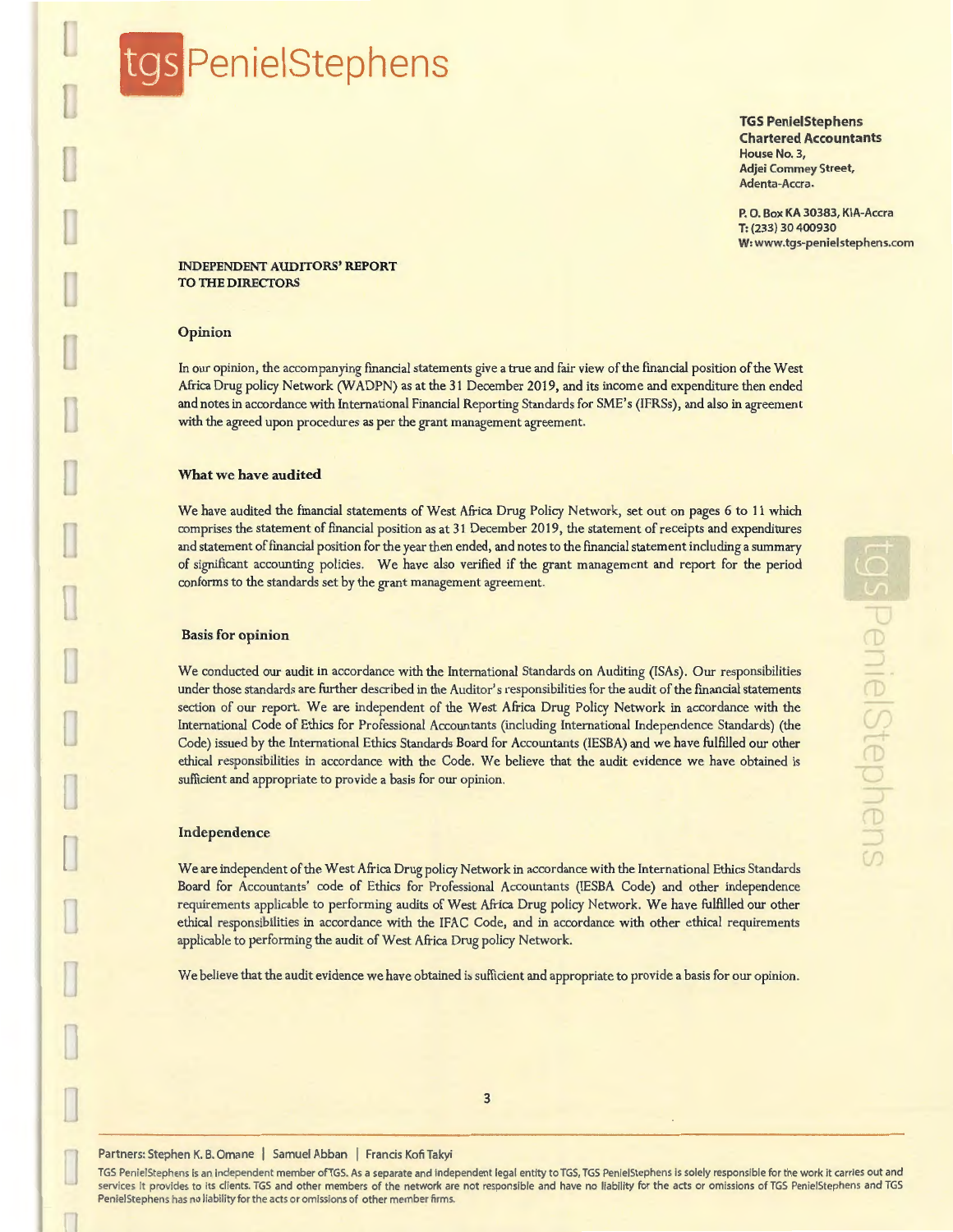#### Key audit matters

Key audit matters are those matters that, in our professional judgment, were of most significant in our audit of the financial statements of the current period. These matters were addressed in the context of our audit of the financial statements as a whole, and in forming our opinion thereon, and we do not provide a separate opinion on these matters.

| <b>Key Audit Matter</b>                                                                                                                                                                                       | How the matter was addressed in the audit                                                                                                                                                                                                                                                                                                                                                                                                                                                                                                                                                                                                                                                                                                                                                                                                                                                                                                                                                                                                                                                                                                                                                           |  |
|---------------------------------------------------------------------------------------------------------------------------------------------------------------------------------------------------------------|-----------------------------------------------------------------------------------------------------------------------------------------------------------------------------------------------------------------------------------------------------------------------------------------------------------------------------------------------------------------------------------------------------------------------------------------------------------------------------------------------------------------------------------------------------------------------------------------------------------------------------------------------------------------------------------------------------------------------------------------------------------------------------------------------------------------------------------------------------------------------------------------------------------------------------------------------------------------------------------------------------------------------------------------------------------------------------------------------------------------------------------------------------------------------------------------------------|--|
| <b>Revenue recognition</b>                                                                                                                                                                                    |                                                                                                                                                                                                                                                                                                                                                                                                                                                                                                                                                                                                                                                                                                                                                                                                                                                                                                                                                                                                                                                                                                                                                                                                     |  |
| Grant Revenue is recognized when there is reasonable assurance<br>that the entity will comply with the conditions attached to them<br>and the grants will be received.<br>$\bullet$<br>$\bullet$<br>$\bullet$ | Our audit procedures incorporated a combination of<br>test of the West Africa Drug policy Network<br>controls relating to revenue recognition and<br>substantive procedures in respect of revenue with a<br>significant risk of material misstatement on<br>occurrence of sales in the financial period. Our<br>substantive procedures to address this risk included<br>the following;<br>Reviewed OSIWA agreements for conditions<br>precedent to receipt of funds to ensure they<br>were in line with the provisions of IAS 20<br>Accounting for Government Grants and<br>Disclosure of Government Assistance.<br>Obtained schedule of receipts from OSIWA and<br>agreed the total to the general ledger.<br>Agreed donor schedule to the disbursement<br>advice and agreement received from the OSIWA<br>and noted any differences. We found the<br>operation of the controls relating to revenue<br>recognition to be effective. Our substantive<br>testing did not reveal<br>material<br>any<br>misstatements as revenue recognized were in<br>line with IAS 20 since the conditions in the<br>donor agreements were in line with the<br>provisions of IAS 20 and funds were duly<br>received. |  |

#### Other information

 $\Box$ 

The directors are responsible for the other information in the financial statements. The other information comprises the report of the directors, statement of the directors' responsibilities and corporate information. Other information does not include the financial statements and our auditor's report thereon. Our opinion on the financial statements does not cover the other information and we do not express an audit opinion or any form of assurance conclusion thereon. In connection with our audit of the financial statements of the organisation, our responsibility is to read the other information and in doing so consider whether the other information is materially inconsistent with the audited financial statements of the organisation or our knowledge obtained in the audit, or otherwise appears to be materially misstated. If based on the work we have performed on the other information obtained prior to the date of this auditor's report, we conclude that there is a material misstatement of this other information, we are required to report that fact. We have nothing to report in this regard. When we read the other information like the directors' report, and we conclude that there is a material misstatement therein, we are required to communicate the matter to those charged with governance.

## Responsibilities of the directors for financial statements

The directors are responsible for the preparation and fair presentation of these financial reports that give a true and fair view in accordance with International Financial Reporting Standards (IFRSs for SME's), and in a manner required by donor agreement and for such internal control as the directors determine is necessary to enable the preparation of financial statements that are free from material misstatements, whether due to fraud or error. The directors are responsible for overseeing the company's fmancial reporting process.

TGS PenielStephens is an independent member of TGS. As a separate and independent legal entity to TGS, TGS PenielStephens is solely responsible for the work it carries out and services it provides to its clients. TGS and other members of the network are not responsible and have no liability for the acts or omissions of TGS PenielStephens and TGS PenielStephens has no liability for the acts or omissions of other member firms.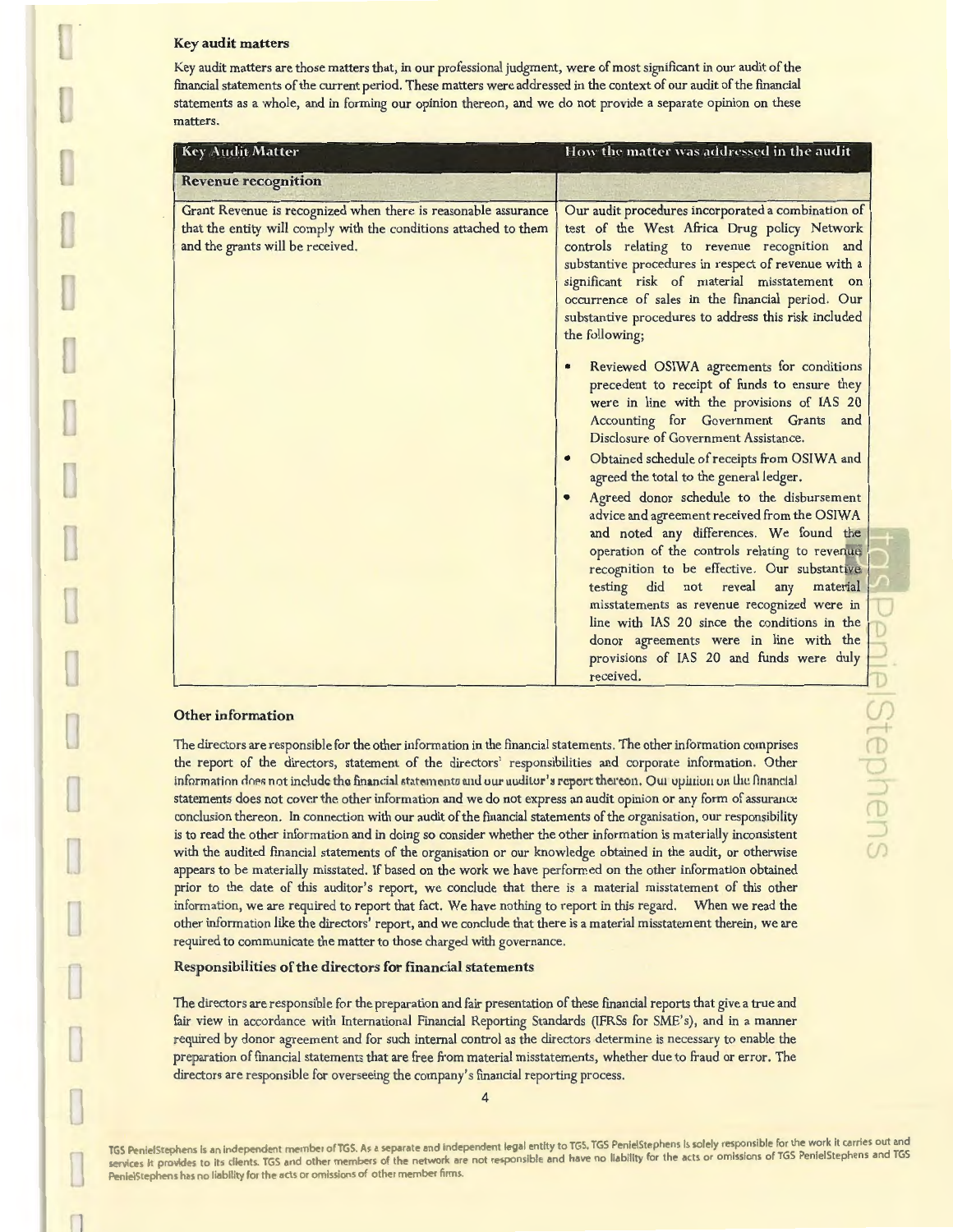## Auditor's responsibilities for the audit of the financial statements

The objectives of our audit are to obtain reasonable assurance about whether the organisation financial statements as a whole are free from material misstatements, whether due to fraud or error, and to issue an auditor's report that includes our opinion. Reasonable assurance is a high level of assurance, but it's not a guarantee that an audit conducted in accordance with ISAs will always detect a material misstatement when it exists. Misstatements can arise from fraud or error and are considered material if, individually or in the aggregate, they could reasonably be expected to influence the economic decisions of users taken on the basis of these fmancial statements. As part of an audit in accordance with ISAs, we exercise professional judgment and maintain professional scepticism throughout the planning and performance of the audit. We also:

- $\triangleright$  Identify and asses the risks of material misstatements of the organisation financial statements, whether due to fraud or error, design and perform audit procedures responsive to those risks, and obtain audit evidence that is sufficient and appropriate to provide a basis for our opinion. The risk of not detecting a material misstatement resulting from the fraud is higher than for one resulting from error, as fraud may involve collusion, forgery, intentional omissions, misrepresentations, or the override of internal control;
- > Obtain an understanding of internal control relevant to the audit in order to design audit procedures that are appropriate in the circumstances, but not for the purpose of expressing an opinion on the effectiveness of the entity's internal control;
- $\blacktriangleright$ Evaluate the appropriateness of accounting policies used and the reasonableness of accounting estimates and related disclosures made by management;
- $\blacktriangleright$ Evaluate the overall presentation, structure and content of the organisation financial statements, including the disclosures, and whether the organisation financial statements represent the underlying transactions and events in a manner that achieves fair presentation;
- $\blacktriangleright$ Obtain sufficient appropriate audit evidence regarding the organisation financial information of the organization and its organisation activity to express an opinion on the financial statements. We are responsible for the direction, supervision and performance of the organisation audit. We remain solely responsible for our audit opinion.

We communicate with the directors regarding, among other matters, the planned scope and timing of the audit and significant audit fmdings, including any significant deficiencies in internal control that we identify during our audit.

We are also required to provide those charged with governance with a statement that we have complied with relevant ethical requirements regarding independence, and to communicate with them all relationships and other matters that may reasonably be thought to bear on our independence, and where applicable, related safeguards.

From the matters communicated with the directors, we determine those matters that were of most significance in the audit of the financial statements of the current period and are thoroforc the key audit matters. We describe these matters in our auditors' report unless law or regulations precludes public disclosure ahout the matter or when, in extremely rare circumstances, we determine that a matter should not be communicated in our report hecause the adverge consequeur es of doing so would reasonably be expected to outweigh the public interest benefit of such communication.

#### **Other matters**

There were no other matters for the period ended 31 December 2019.

The engagement partner on the audit resulting in this independent auditor's report is Stephen Kwame Omane

Signed by Stephen Kwame Omane (ICAG/P1464) For and on behalf of PenielStephens (ICAG/F/2021/308)<br>
Chartered Accountants<br>
Accra, Ghana 0 Chartered Accountants

Accra, Ghana<br>Date

~ ~

TGS PenielStephens is an independent member of TGS. As a separate and independent legal entity to TGS, TGS PenielStephens is solely responsible for the work it carries out and services it provides to its clients. TGS and other members of the network are not responsible and have no liability for the acts or omissions of TGS PenielStephens and TGS PenielStephens has no liability for the acts or omissions of other member firms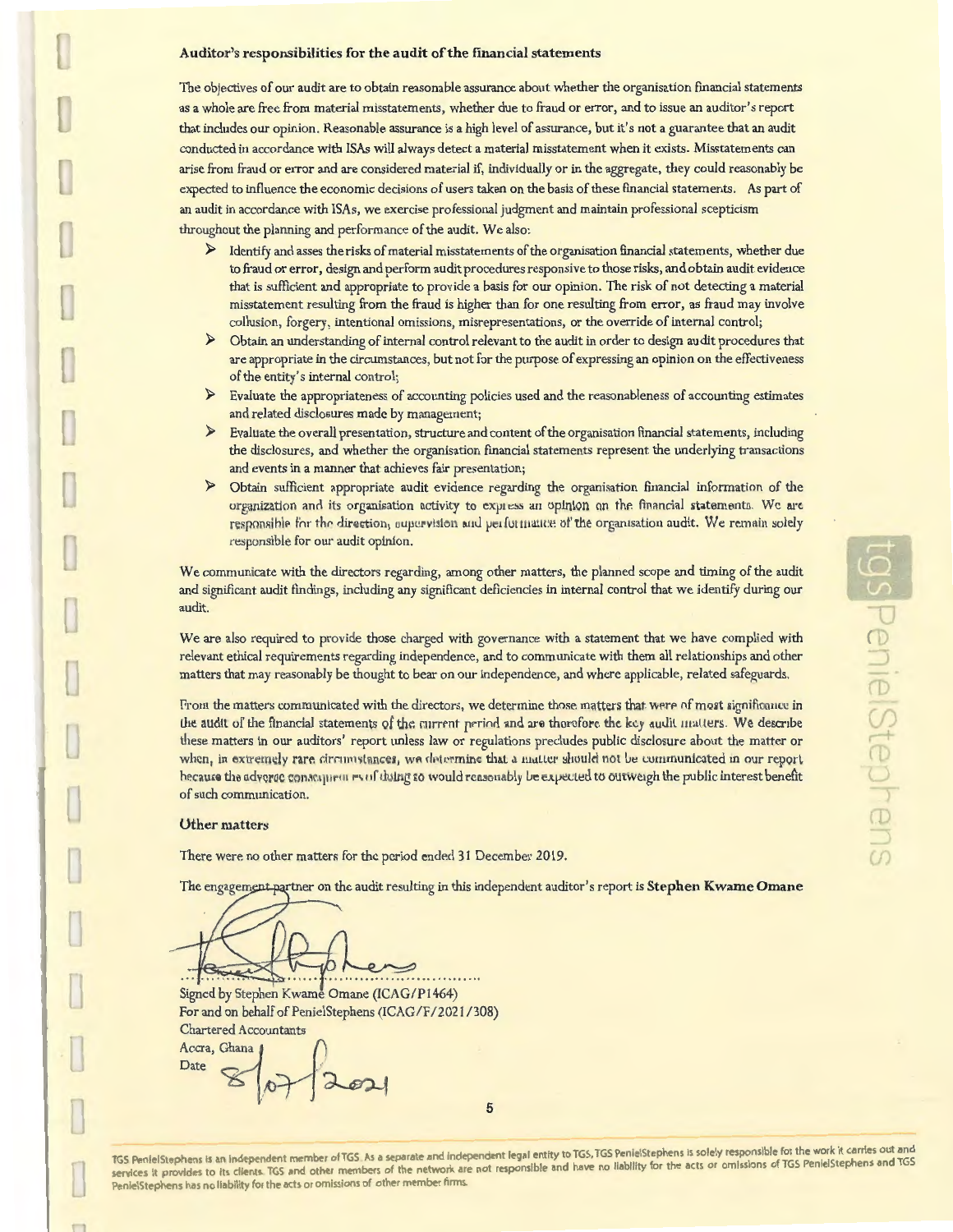STATEMENT OF AFFAIRS AS AT 31 December 2019

|                          | <b>Notes</b> | 2019       |
|--------------------------|--------------|------------|
|                          |              | <b>GHS</b> |
| <b>Current Asset</b>     |              |            |
| Cash and cash equivalent | 3            | 1,047,449  |
| <b>Total assets</b>      |              | 1,047,449  |
|                          |              |            |

Current Liabilities Deferred Income Total Liabilities

 $(1,047,449)$  $(1,047,449)$ 

Director ( Date: 28/6/2021 Hrince Bull-Luseni WADPN <sup>~</sup>

4

Date:  $D$ ate:  $23/56$   $\sim$ FREEVIN & BIRRETOR  $WAC(1)$ 

The notes I to 10 form an integral part of these statements of affairs.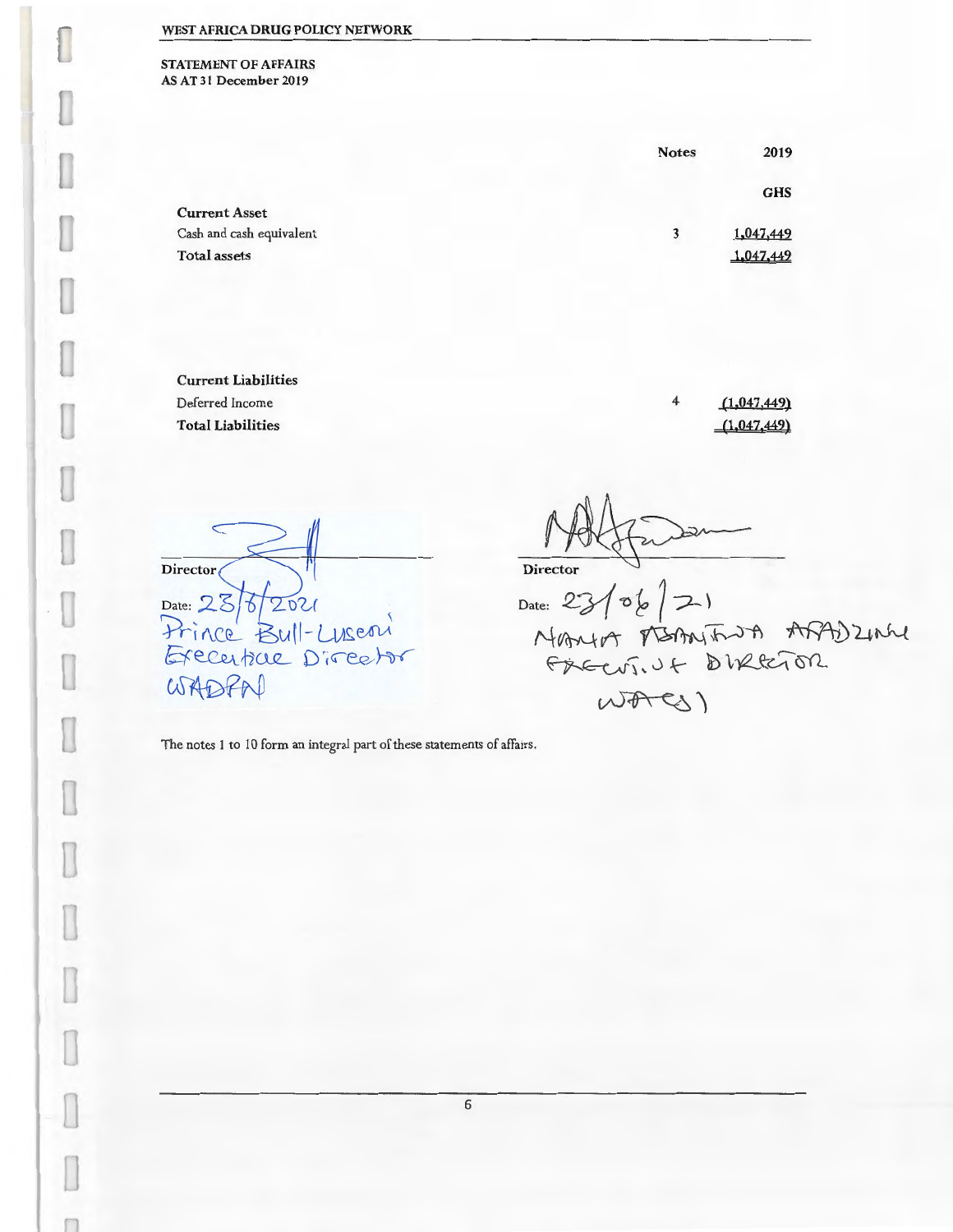STATEMENT OF AFFAIRS ASAT31 December2019

I

U

I

I

I

I

I

I

I

l

|                          | <b>Notes</b> | 2019       |
|--------------------------|--------------|------------|
|                          |              | <b>GHS</b> |
| <b>Current Asset</b>     |              |            |
| Cash and cash equivalent | 3            | 1,047,449  |
| <b>Total assets</b>      |              | 1,047,449  |
|                          |              |            |

Current Liabilities Deferred Income Total Liabilities

4  $(1,047,449)$  $(1,047,449)$ 

Director Date: 28/6/2021 Frince Bull-Luseni WADPAD

Date:  $23/06$   $\sqrt{21}$ Director  $\mathbf{v}$   $\mathbf{v}$   $\mathbf{u}$   $\mathbf{v}$   $\mathbf{v}$   $\mathbf{v}$   $\mathbf{v}$   $\mathbf{v}$   $\mathbf{v}$   $\mathbf{v}$ ~~\0~ }01,R,~~  $WAPC3)$ 

The notes 1 to 10 form an integral part of these statements of affairs.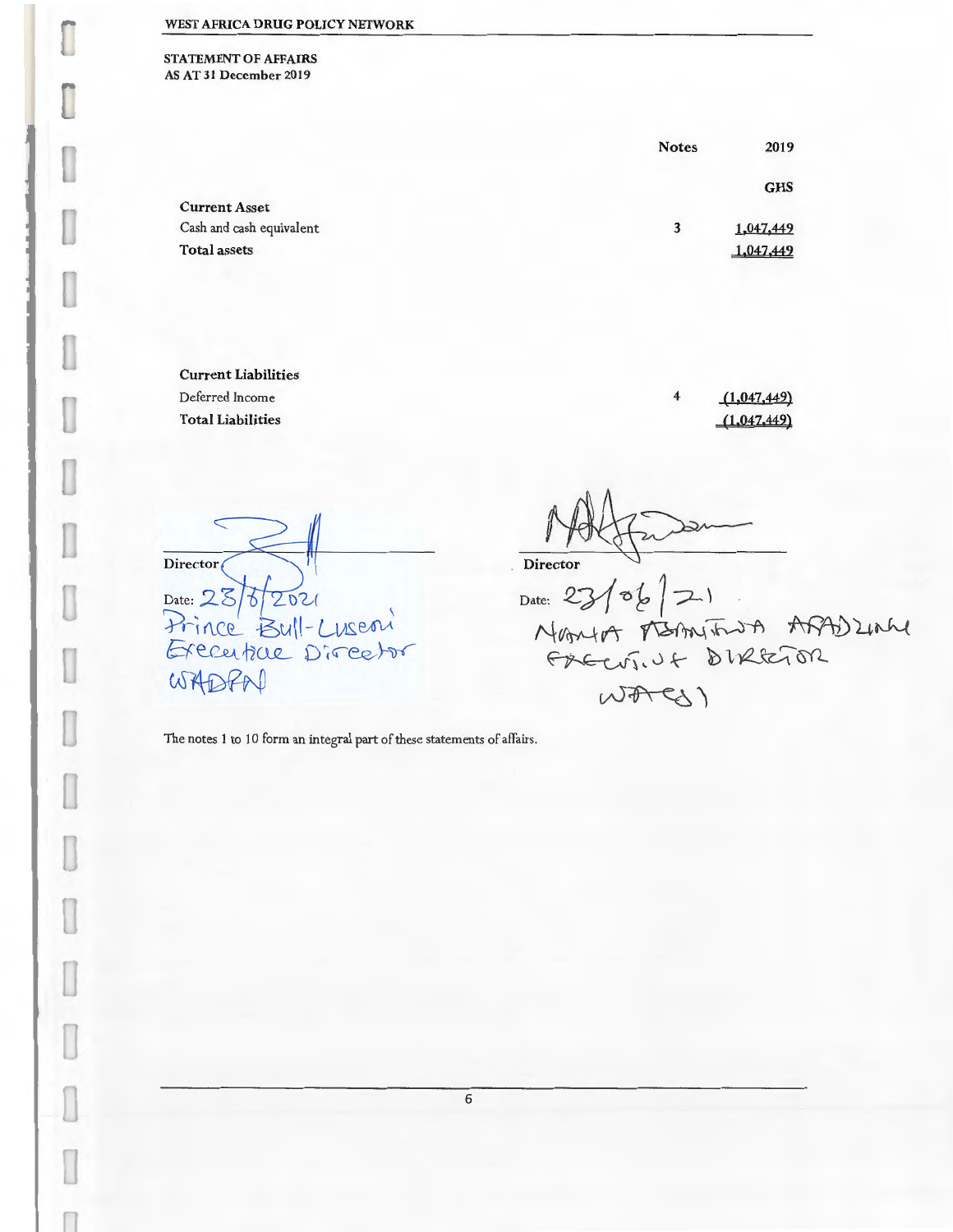# NOTES TO THE FINANCIAL STATEMENTS 31 DECEMBER 2019

## 1. Corporate Information

W ADPN is an Organisation limited by guarantee, registered and incorporated in Ghana to enhance the capacity of Civil Society Organizations in the sub-region to serve as a resource centre engaged in training, research, documentation and policy dialogue for the Civil Society Organizations (CSOs) in West Africa.

## 2. Significant accounting policies

## 2.1 Basis of preparation

The financial statements of WADPN have been prepared in accordance with International Financial Reporting Standards for Small and Medium-sized Entities (IFRS for SME's) as issued by the International Accounting Standards Board (!ASE). The financial statements have been prepared on a historical cost basis. The financial statements are presented in Ghana Cedis, except when otherwise indicated.

## 2.2 Current versus non-current classification

WADPN presents assets and liabilities in the statement of financial position based on current/non-current classification. An asset is current when it is:

- Expected to be realised or intended to be sold or consumed in normal operating cycle.
- Held primarily for the purpose of trading.
- Expected to be realised within twelve months after the reporting period. Or
- Cash or cash equivalent unless restricted from being exchanged or used to settle a liability for at least twelve months after the reporting period.

All other assets are classified as non-current.

A liability is current when:

- It is expected to be settled in normal operating cycle.
- It is held primarily for the purpose of trading.
- It is due to be settled within twelve months after the reporting period. Or
- There is no unconditional right to defer the settlement of the liability for at least twelve months after the reporting period.

W ADPN Organisation classifies all other liabilities as non-current.

#### 2.3 Donor funds

Donor funds are recognized when funds transferred are received.

#### Donations

Donations collected, including cash and goods for resale, are recognised as revenue when control is gained, economic benefits are probable and the amount of the donation can be measured reliably.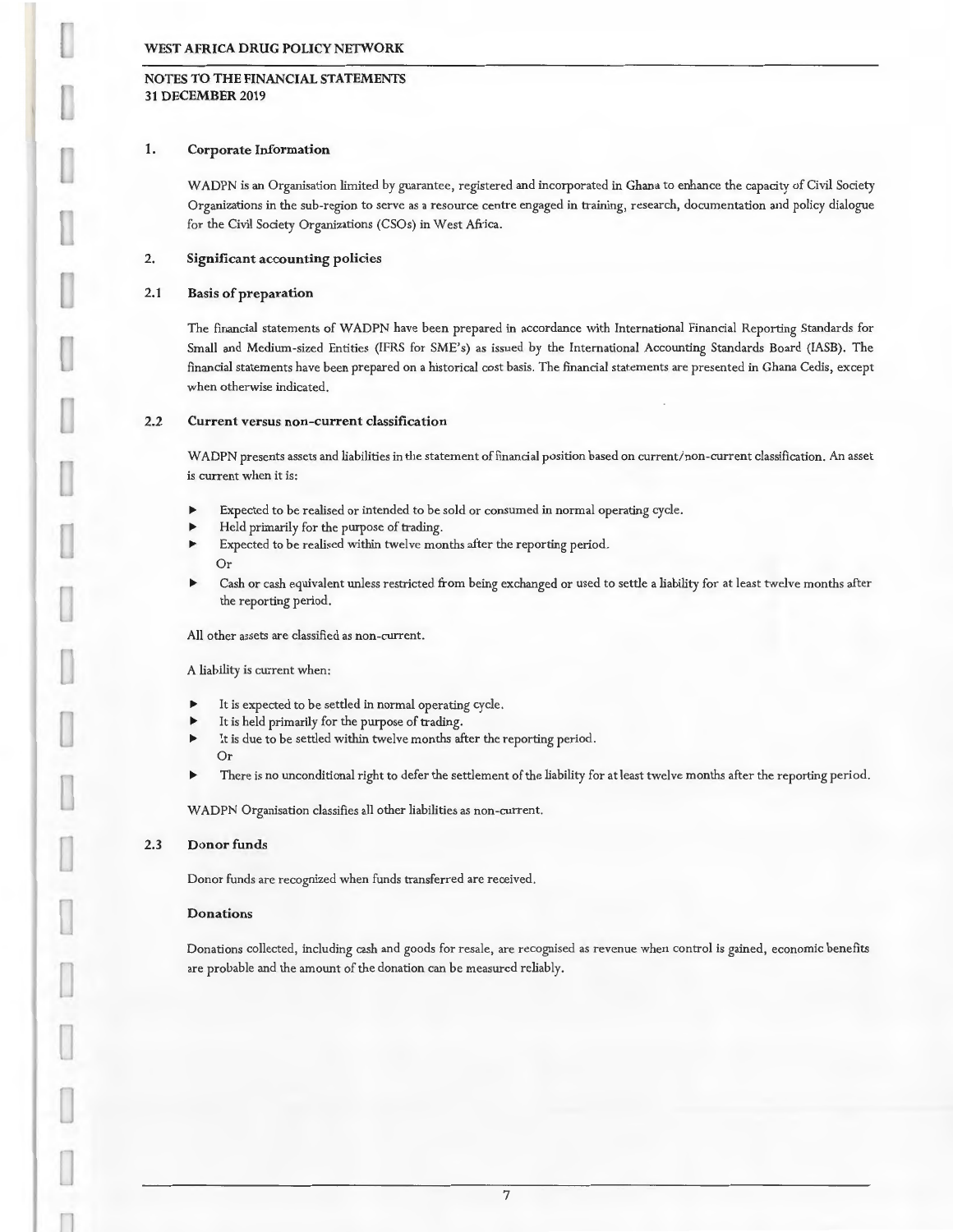NOTES TO THE STATEMENT OF AFFAIRS 31December2019

#### 2.4 Cash and cash equivalents

Cash and cash equivalents in the statement of financial position comprise cash on hand and short-term deposits in banks that are readily convertible to known amounts of cash and which are subject to an insignificant risk of changes .in value, with original maturities of three months or less.

Short-term investments that are not held for the purpose of meeting short-term cash commitments and restricted margin accounts are not considered as 'cash and cash equivalents.

For the purpose of the statement of cash flows, cash and cash equivalents consist of cash and cash equivalents as defined above, net of outstanding bank overdrafts when applicable.

## 2.5 Employee benefits

The Organisation contributes to the defined contribution scheme (Social Security Fund) on behalf of employees.

## Social security contributions

This is a national pension scheme under which the Organisation pays 13% of qualifying employees' basic monthly salaries to a state managed Social Security Fund for the benefit of the employees. All employer contributions are charged to the income statement as incurred and included under staff costs. The employees contribute 5.5% to the fund.

#### 2.6 Foreign exchange transactions

The financial statements are presented in Ghana cedi. The functional currency of the Organisation is however the US Dollars.

## Transactions and balances

Transactions in foreign currencies are initially recorded by the Organisation at their respective functional currency spot rates at the date the transaction first qualifies for recognition.

Monetary assets and liabilities denominated in foreign currencies are translated at the functional currency spot rates of exchange at the reporting date. All differences are taken to the statement of profit or loss and other comprehensive income.

## 1..7 liropcrty, **plant and** equipment

Property, plant and equipment are stated at cost, Jess accumulated depreciation and accumulated impairment losses.

The initial cost of an asset comprises its purchase price or construction cost, any costs directly attributable to bringing the asset into operation, the initial estimate of any decommissioning obligation, if any, and, for qualifying assets, the borrowing costs. The purchase price or construction cost is the aggregate of the amount paid and the fair value of any other consideration given to acquire the asset.

The straight-line method is adopted to depreciate the cost of items of property, plant and equipment less any estimated residual value of the assets over their expected useful lives. The Organisation estimates the useful lives of other assets in line with their beneficial periods. Where parts of an item of property, plant and equipment have different useful lives and is significant to the total cost, the cost of that item is allocated on a component basis among the parts and each part is depreciated separately.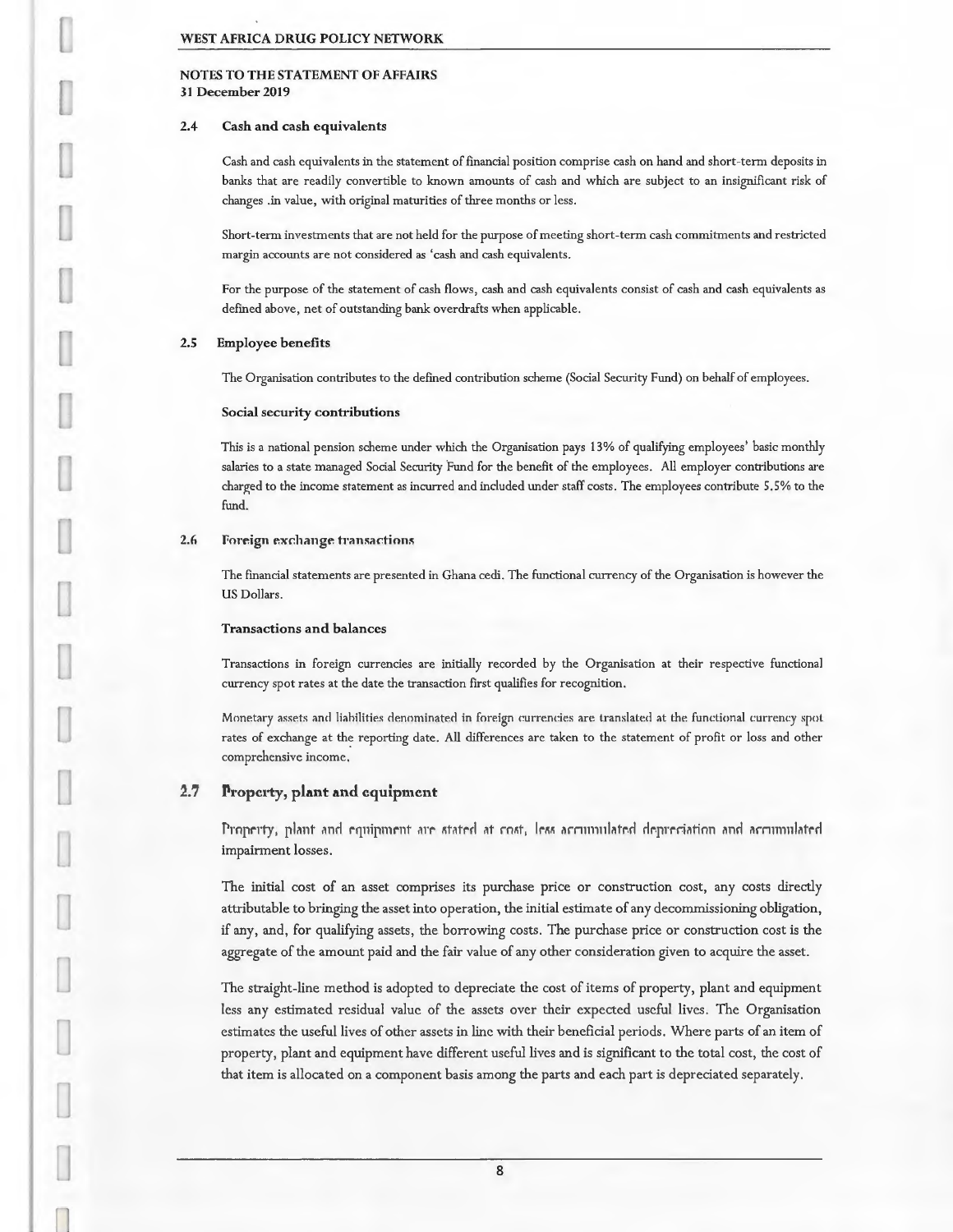## **NOTES TO THE FINANCIAL STATEMENTS (CONTINUED) 31 DECEMBER 2019**

Residual values, useful lives and the depreciation method are reviewed and, adjusted if appropriate at each reporting date. Changes are accounted for prospectively.

Expenditure on major maintenance or repairs comprises the cost of replacement assets or parts of assets and overhaul costs. Where an asset or part of an asset that was separately depreciated and is now written off or is replaced and it is probable that future economic benefits associated with the item will flow to the Organisation, the replacement expenditure is capitalized. Where part of the asset was not separately considered as a component, the replacement value is used to estimate the carrying amount of the replaced assets which is immediately written off. All other maintenance costs are expensed as incurred.

The carrying amount of property, plant and equipment is reviewed for impairment whenever events or changes in circumstances indicate the carrying value may not be recoverable.

An item of property , plant and equipment is derecognized upon disposal or when no future economic benefits are expected to arise from the continued use of the asset . Any gain or loss arising on de -recognition of the asset (calculated as the difference between the net disposal proceeds and the carrying amount of the item) is included in the profit or loss in the period in which the item is derecognized.

## 2.8 **Impairment of non-financial** assets

Property, plant and equipment are reviewed at each reporting date to determine whether there is any indication of impairment. If any such indication exists, then the asset 's r ecoverable amount is estimated. For the purpose of measuring recoverable amounts, assets are grouped at the lowest levels for which there are separately identifiable Cash Generating Units (CG Us). The recoverable amount is the higher of an asset's fair value less costs to sell and value in use (being the present value of the expected future cash flows of the relevant asset or CGUs). An impairment loss is recognized for the amount by which the asset's carrying amount exceeds its recoverable amount.

The Organisation evaluates impairment losses for potential reversals when events or circumstances may indicate such consideration is appropriate. The increased carrying amount of an asset shall not exceed the carrying amount that would have been determined (net of depreciation) had no impairment loss been recognized for the asset in prior years.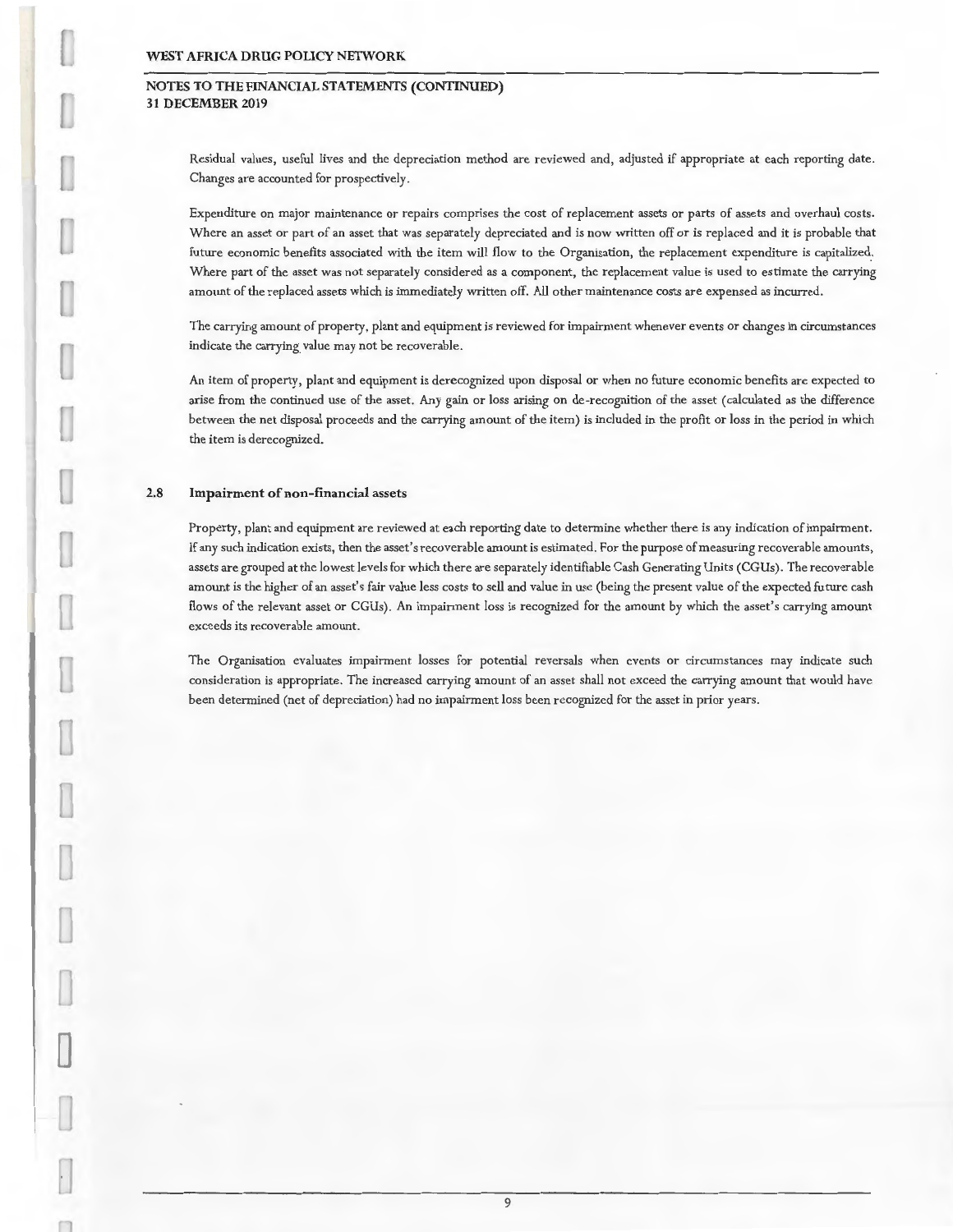NOTES TO THE STATEMENT OF AFFAIRS 31 DECEMBER 2019

# 3. CASH AND CASH EQUIVALENT

|                | <b>ACTUAL</b> | <b>ACTUAL</b> |
|----------------|---------------|---------------|
|                | 2019          | 2019          |
|                | <b>USD</b>    | <b>GHS</b>    |
| Dollar Account | 189,589       | 1,047,449     |

## 4. DEFERRED INCOME

|                        | <b>BUDGET</b> | <b>ACTUAL</b> | <b>ACTUAL</b> |
|------------------------|---------------|---------------|---------------|
|                        | 2019          | 2019          | 2019          |
|                        | <b>USD</b>    | <b>USD</b>    | <b>GHS</b>    |
| 1st Tranche from OSIWA | 189,600       | 189.589       | 1,047,449     |

This amount was deferred as the revenue was received at the end of the year 2019 and it related to activities starting from 1" January 2020. Difference between the Budget amounl and the Actual amount received are transfer charges of \$11.00

## 5. PRE-INCORPORATION EXPENSES

The cost of registering the organisation was a goodwill gesture from W ASCI as the expenses were their contribution to the establishment of West Africa Drug Policy Network. No incorporation cost was included in the statement of affairs.

## 6. FUND BALANCE

This represents the organisation fund balance as at 31 December 2019.

| $\sim$                   | 31 December 2019<br><b>GHS</b> |
|--------------------------|--------------------------------|
| <b>Beginning balance</b> |                                |
| Receipts for the year    | 1,047,449                      |
| Expenditure for the year |                                |
| Period-end balance       | 1.047.449                      |